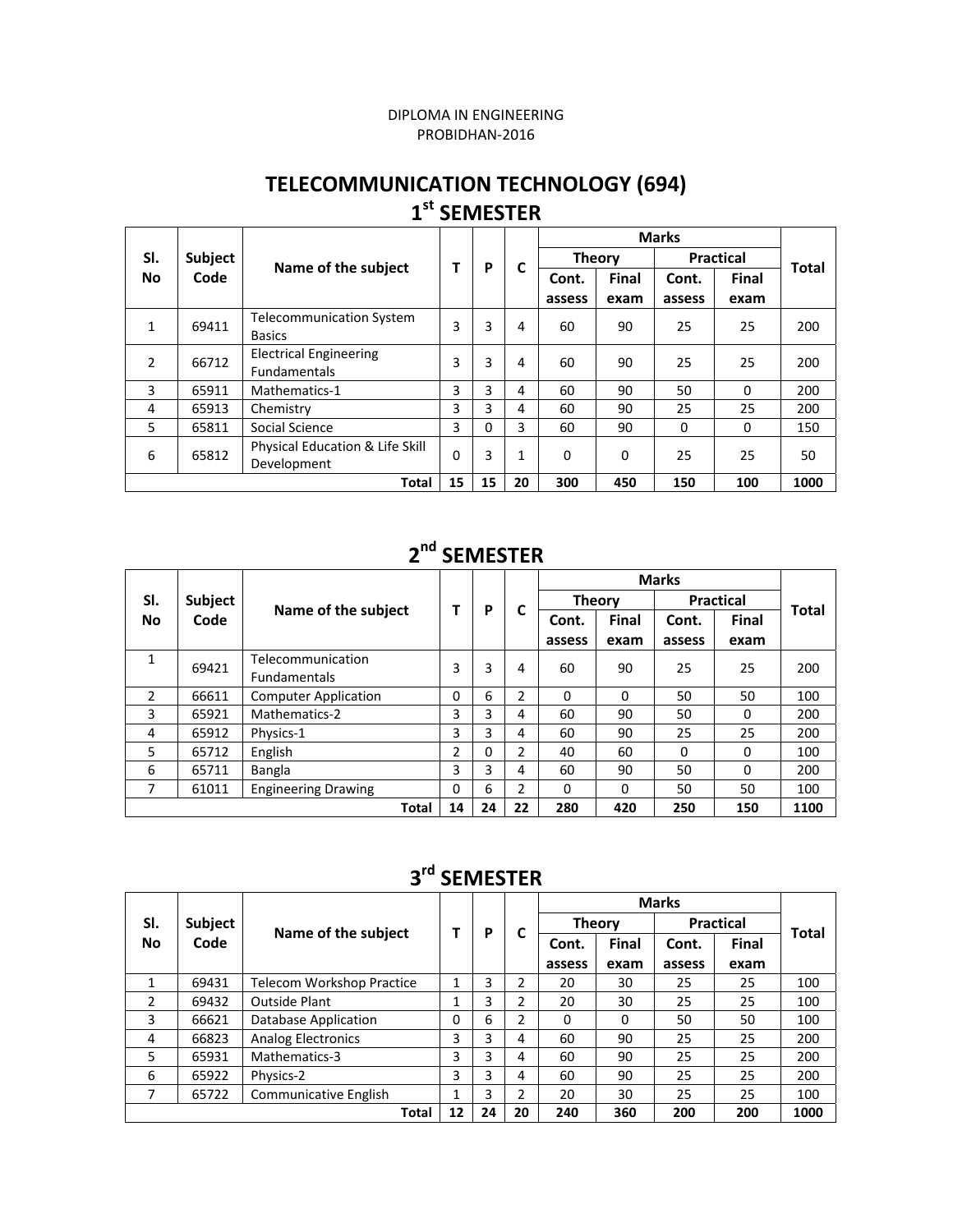|                | <b>Subject</b><br>Code |                                    |                |    | C              |               |              |                  |              |              |
|----------------|------------------------|------------------------------------|----------------|----|----------------|---------------|--------------|------------------|--------------|--------------|
| SI.            |                        | Name of the subject                |                | P  |                | <b>Theory</b> |              | <b>Practical</b> |              | <b>Total</b> |
| <b>No</b>      |                        |                                    |                |    |                | Cont.         | <b>Final</b> | Cont.            | <b>Final</b> |              |
|                |                        |                                    |                |    |                | assess        | exam         | assess           | exam         |              |
| $\mathbf{1}$   | 66841                  | Networks, Filters &                | 3              | 3  | 4              | 60            | 90           | 25               | 25           | 200          |
|                |                        | <b>Transmission Lines</b>          |                |    |                |               |              |                  |              |              |
| $\overline{2}$ | 69441                  | <b>Television Transmission and</b> | 3              | 3  | 4              | 60            | 90           | 25               | 25           | 200          |
|                |                        | Reception                          |                |    |                |               |              |                  |              |              |
| 3              | 66834                  | <b>Digital Electronics</b>         | 2              | 3  | 3              | 40            | 60           | 25               | 25           | 150          |
| 4              | 66631                  | <b>Programming Essentials</b>      | 2              | 3  | 3              | 40            | 60           | 25               | 25           | 150          |
| 5              | 66743                  | Electrical Circuits & Machine      | 3              | 3  | 4              | 60            | 90           | 25               | 25           | 200          |
| 6              | 65841                  | <b>Business Organization &amp;</b> | $\overline{2}$ | 0  | $\overline{2}$ | 40            | 60           | $\Omega$         |              | 100          |
|                |                        | Communication                      |                |    |                |               |              |                  | $\Omega$     |              |
|                |                        | <b>Total</b>                       | 15             | 15 | 20             | 300           | 450          | 125              | 125          | 1000         |

## **4th SEMESTER**

## **5th SEMESTER**

|                  |         |                                                    |    | P  | C  |               |              |                  |              |       |
|------------------|---------|----------------------------------------------------|----|----|----|---------------|--------------|------------------|--------------|-------|
| SI.<br><b>No</b> | Subject | Name of the subject                                | Т  |    |    | <b>Theory</b> |              | <b>Practical</b> |              | Total |
|                  | Code    |                                                    |    |    |    | Cont.         | <b>Final</b> | Cont.            | <b>Final</b> |       |
|                  |         |                                                    |    |    |    | assess        | exam         | assess           | exam         |       |
| 1                | 69451   | Digital Communication                              | 3  | 3  | 4  | 60            | 90           | 25               | 25           | 200   |
| 2                | 69452   | Telecom Measuring and<br><b>Equipments Testing</b> | 3  | 3  | 4  | 60            | 90           | 25               | 25           | 200   |
| 3                | 69453   | Wave Propagation and RADAR                         | 3  | 3  | 4  | 60            | 90           | 25               | 25           | 200   |
| 4                | 69454   | Web Page Design and<br>Development                 | 1  | 6  | 3  | 20            | 30           | 50               | 50           | 150   |
| 5                | 69054   | <b>Environmental Studies</b>                       | 2  | 0  | 2  | 40            | 60           | $\Omega$         | $\Omega$     | 100   |
| 6                | 65851   | Accounting Theory & Practice                       | 2  | 3  | 3  | 40            | 60           | 25               | 25           | 150   |
|                  |         | <b>Total</b>                                       | 14 | 18 | 20 | 280           | 420          | 150              | 150          | 1000  |

# **6th SEMESTER**

| SI.       | Subject |                                   |    |    |               | <b>Theory</b> |              | <b>Practical</b> |              | Total |
|-----------|---------|-----------------------------------|----|----|---------------|---------------|--------------|------------------|--------------|-------|
| <b>No</b> | Code    | Name of the subject               |    | P  | C             | Cont.         | <b>Final</b> | Cont.            | <b>Final</b> |       |
|           |         |                                   |    |    |               | assess        | exam         | assess           | exam         |       |
| 1         | 66644   | Data Communication System         | 2  | 6  | 4             | 40            | 60           | 50               | 50           | 200   |
| 2         | 69461   | <b>Fiber Optic Communications</b> | 3  | 3  | 4             | 60            | 90           | 25               | 25           | 200   |
| 3         | 69462   | Wireless Communication &          | 3  | 3  | 4             | 60            | 90           | 25               | 25           | 200   |
|           |         | Networking                        |    |    |               |               |              |                  |              |       |
| 4         | 69463   | Microprocessor and                | 3  | 3  | 4             | 60            | 90           | 25               | 25           | 200   |
|           |         | Microcontroller                   |    |    |               |               |              |                  |              |       |
| 5         | 66866   | <b>Microwave and Antennas</b>     | 2  | 3  | 3             | 40            | 60           | 25               | 25           | 150   |
| 6         | 65852   | <b>Industrial Management</b>      | 2  | 0  | $\mathcal{P}$ | 40            | 60           | $\Omega$         | $\Omega$     | 100   |
|           |         | Total                             | 13 | 18 | 19            | 260           | 450          | 150              | 150          | 950   |